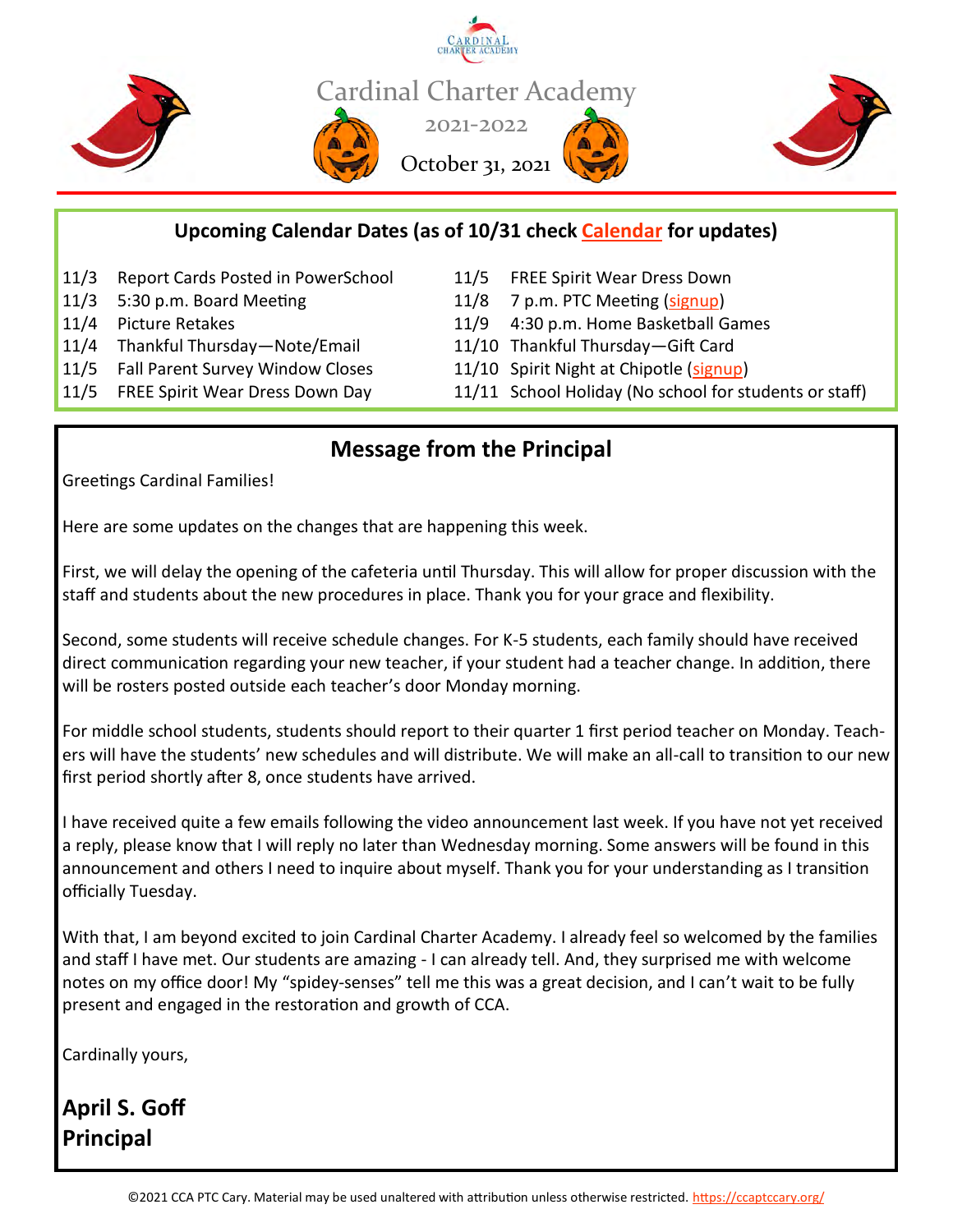



October 31, 2021



#### **Quarter 2 Changes—New**

Principal Goff, who officially starts at Cardinal on Tuesday, made an important video announcement this past Friday. The video may be viewed on Cardinal's website [www.cardinalcharter.org.](http://www.cardinalcharter.org) The video outlined how the elementary and middle school will be reorganized beginning Monday, November 1, to accommodate our current enrollment numbers. The changes result in almost all classrooms having teachers; there are now only two core class vacancies, one in fifth grade and one in seventh-grade math. Cardinal is actively trying to fill all open positions. Ms. Goff also discussed that students will begin eating in the cafeteria to allow for a break for teachers. This will begin on Thursday, an updated timeline than what was discussed in the video. Additional highlights from the video include:

Elementary School

Kindergarten—fully staffed with four classes

First Grade—fully staffed with four classes

Second Grade—fully staffed with four classes

Third Grade—Ms. Sutherland moved from second to third grade, which is now fully staffed with four classes.

Fourth Grade—Ms. McDowell resigned and a new teacher begins November 8. Fourth grade will be fully staffed November 8 with four classes.

Fifth Grade—Ms. Henson resigned, leaving one vacancy for fifth grade. There are four classes.

#### Middle School

- Times in master schedule have not changed
- Periods 1-5
	- Students will attend all four classes
	- Students will attend one elective
- Cardinal Time
	- PAT
	- Lunch
	- Math Intervention
	- Social-Emotional Learning
- Period 6
	- Reading Intervention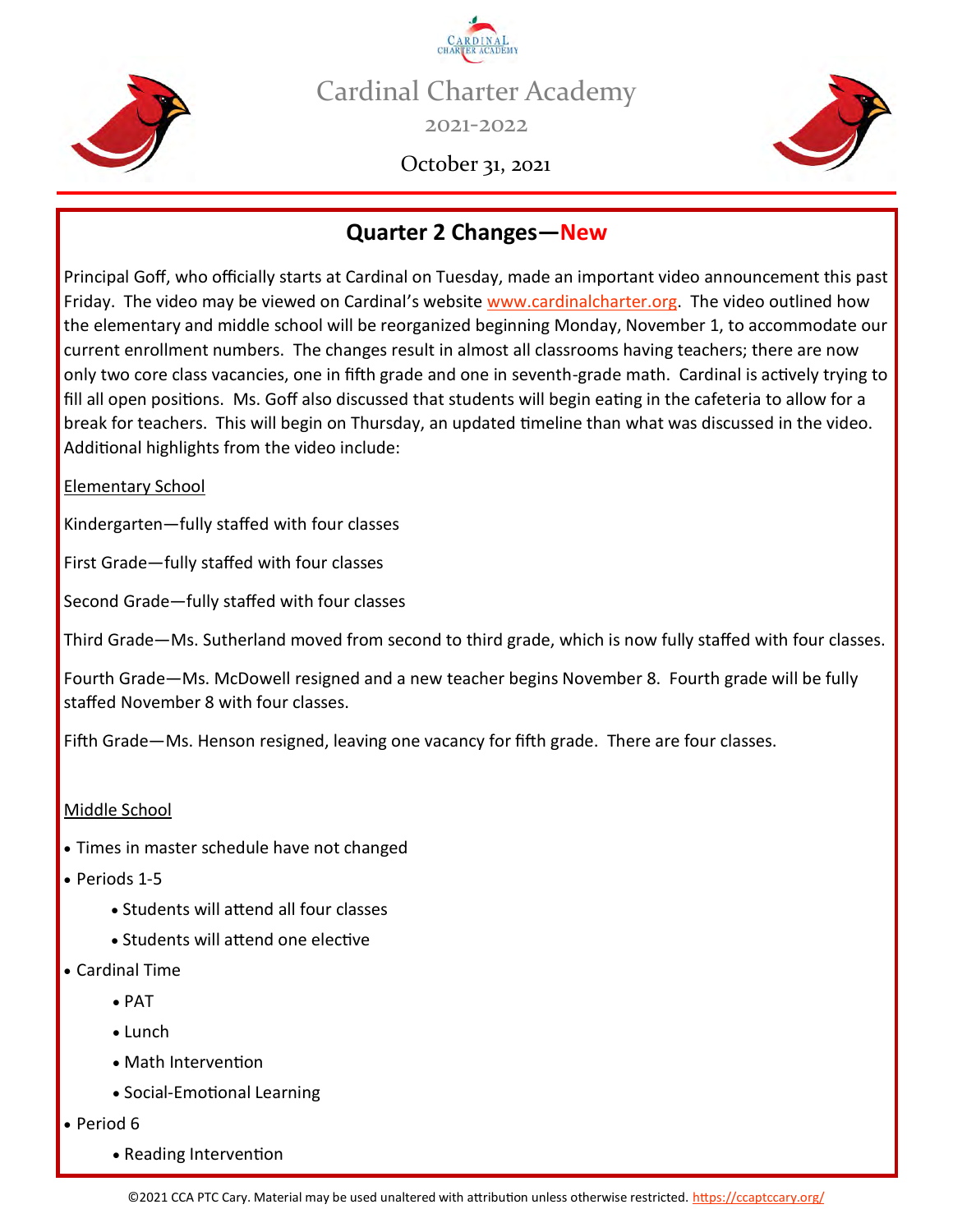

October 31, 2021



#### **Free Dress Down Day—New**



**Friday, November 5,** is a FREE dress down day sponsored by the PTC. Students may wear spirit wear (tie-dye shirts or baseball shirts) with any uniform bottom. No registration is necessary. Regular uniforms may still be worn. **Pictures Retakes—New**

#### **COVID Vaccine Clinic—New**

Drive through COVID vaccine clinics at Cardinal Charter Academy are coming soon for everyone age 5 and up. Cardinal is partnering again with VaxOn to bring the

clinic to our families and community. More details to come!



#### **Board Meeting—New**

A board meeting will take place **November 3 at 5:30 p.m.** at Cardinal Charter Academy in Cary. The public is invited to attend. Stakeholders may view the board meeting via [Cardinal](https://www.facebook.com/CardinalCharter)'s Fa[cebook page.](https://www.facebook.com/CardinalCharter)

Fall picture retakes will take place **Thursday, November 4**. If you are unhappy with your child's pictures, please send your pictures/ proof in with your child on retake day. Also, send an email to your child's teacher if your child will be taking a retake. These pictures will be for the yearbook and all students must wear their red polo if in elementary grades or their blue or white polo if in middle school grades.

#### **Thankful Thursdays—New**

During the month of November, we want to show our teachers and staff members how thankful we are to have them at our school. This is a great way for your student to get involved and for all of our school community to show thanks! Each Thursday, we ask that you participate by following the outline below:

**Thursday, November 4**: Write a thank you note/email or have your child draw a picture

**Wednesday, November 10** (no school on Nov. 11): Send in a \$5 gift card to their favorite store or restaurant

**Thursday, November 18**: Send in an item from your teacher's wish-list

In addition, please print and cut out a cardinal from the end of the newsletter and write a word of encouragement or something you've noticed for a staff member or teacher. Your student can drop them in the basket at the front desk. These will be hung in a tree outside the upstairs staff lounge. Teachers and staff love reading the small (and big) things they do that make a difference!

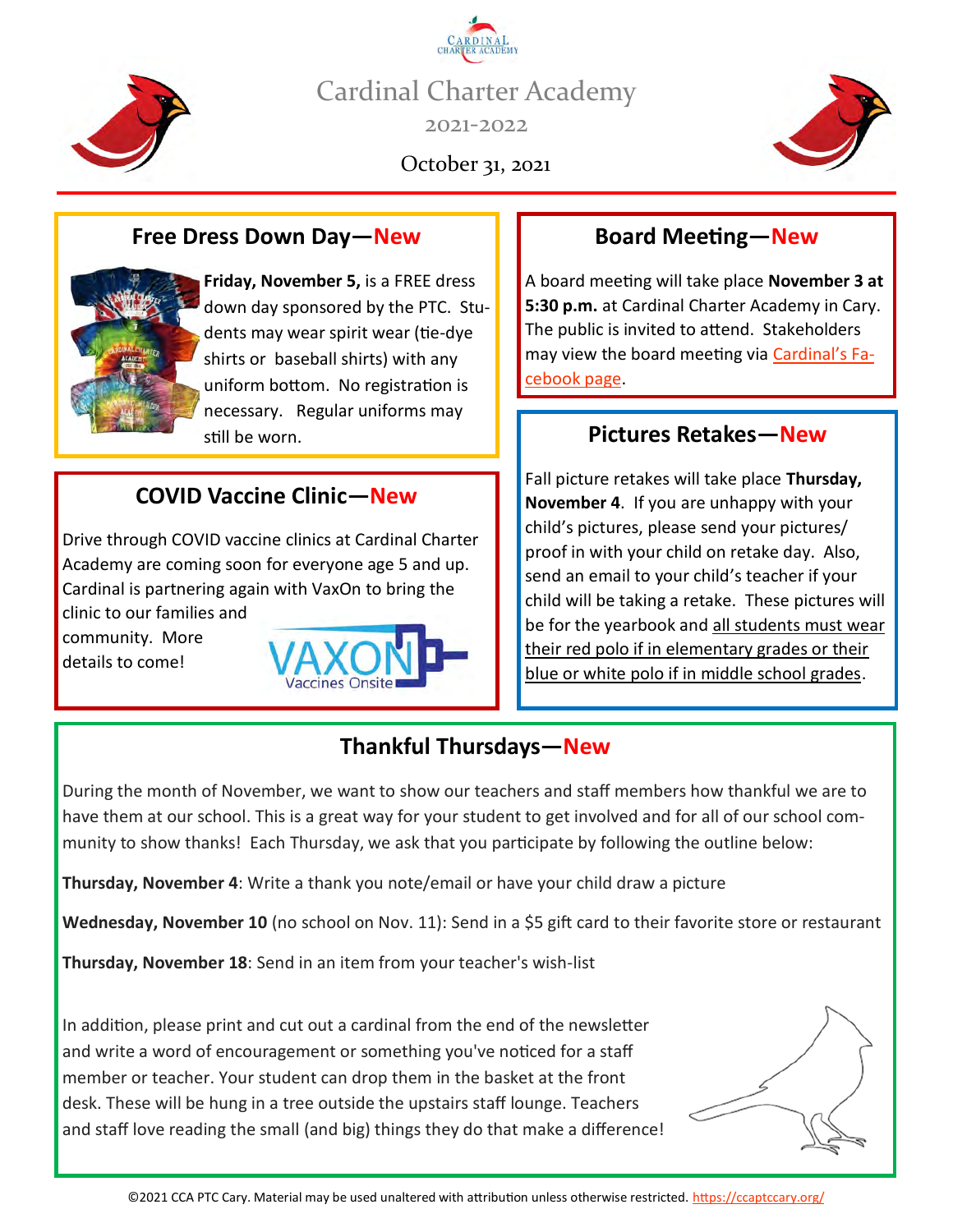

October 31, 2021



#### **Elementary Art Donations—New**

Ms. Singer is in need of white erasers and multimedia drawing paper for her elementary classes.

Please consider donating these items. Her classroom wishlist may be found [here](https://signup.com/go/ccaartwishlist) and all donations through signup.com earn volunteer hours. Thank you!



#### **Safety Patrol—New**

We are re-opening applications for safety patrol through this Friday. Students in grades 4-8 are invited to apply. Safety patrol is where students help out during morning carpool, afternoon carpool, and other various events throughout the year. Students must fill out [this form](https://forms.office.com/r/WjpaGTAenP) to apply. Team meetings take place on Mondays at 8 a.m. in the cafeteria.

If your student is currently on safety patrol, and you need to update their schedule for the month of November, please submit a new form.

### **No School Thursday, November 11, for students and staff.**

**November 11 is Veterans Day and the school will be closed.**

#### **Cafeteria Help—New**

Students will be eating in the cafeteria beginning Thursday, November 4. Volunteers are needed to help in the cafeteria during lunch times. This is a great way to help out the school so that the teachers can get a much needed uninterrupted lunch break. Please sign up to help [here.](https://signup.com/go/ccacarpoolcafeteria)

#### **Carpool Tags—New**

Please make sure your carpool tag is visible as you enter the gate for afternoon carpool. Each car must have a carpool tag. If you need a new tag, please fill out [this form.](https://forms.office.com/r/xfq7n5r7C7)

#### **Staff Meeting Snacks—New**

A staff meeting will take place **Wednesday, November 4**, and staff will be treated to snacks and drinks during their meeting. Please [sign up here](https://signup.com/go/ccastaffappreciation) to donate food and supplies. All items must be dropped off by 9 Wednesday morning.

#### **Fall Parent Survey—Updated**

**This is the last week to submit responses for the Fall Parent Survey. The window closes on Friday.**

A generic link to the survey is here: **[Fall Parent Sur](https://www.surveymonkey.com/r/CSUSA_2122_Fall_Parent)**[vey.](https://www.surveymonkey.com/r/CSUSA_2122_Fall_Parent)

Parents may earn a volunteer hour by completing the survey. To receive an hour credit, please sign up [here.](https://signup.com/go/ccaptcmeetings)

The parent survey is VERY important as it allows our administration and board to hear directly from parents. Thank you!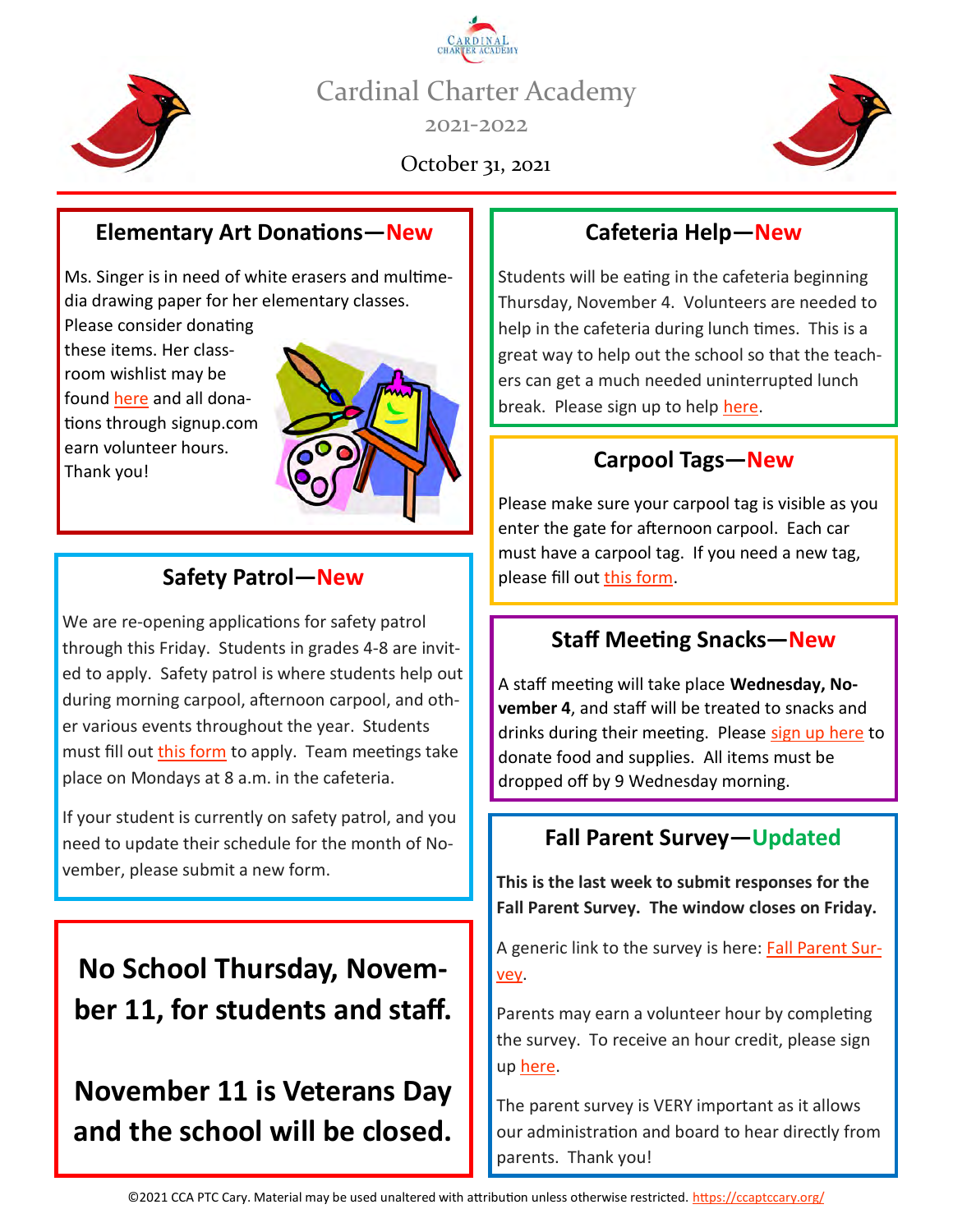

October 31, 2021



#### **Spirit Event at Chipotle**

On **November 10**, Cardinal will have a spirit event at Chipotle on 1516 Village Market Place in Morrisville from 4 to 8 p.m. Dine in, pick-up, or use online ordering code "**LTAHLJ2** " and Chipotle will donate 33% of the proceeds to Cardinal's PTC.

Families may earn a half hour volunteer credit for attending the spirit event. Sign up for the event [here](https://signup.com/go/ccaevents) and then email your carpool number and a picture from the restaurant or at home with takeout to [cardinalcharterevents@gmail.com.](mailto:cardinalcharterevents@gmail.com) All pictures must be received by November 11 at midnight to receive credit. The signup closes on November 10.



#### **Report Cards**

Report cards will be available in PowerSchool (PS) **November 3**. They will not be printed, so you must log in to PS to retrieve them.

For all PowerSchool issues, please contact Chris Watson at [cwatson@cardinalcharter.org.](mailto:cwatson@cardinalcharter.org)

#### **At-School Aftercare**

Aftercare is available at school with a partnership with the YMCA. It is held on campus, from 3:45-6 p.m. daily and is available as weekly sessions.



Please visit the aftercare website below for more information and to register for the program.

[https://www.ymcatriangle.org/schools/cardinal](https://www.ymcatriangle.org/schools/cardinal-charter-academy-cary-after-school)charter-[academy](https://www.ymcatriangle.org/schools/cardinal-charter-academy-cary-after-school)-after-school

#### **Amazon Smile**

Don't forget to shop at [smile.amazon.com/ch/90](smile.amazon.com/ch/90-1031905)- [1031905.](smile.amazon.com/ch/90-1031905) Amazon donates to Triangle Charter Education Association Inc., the governing board for Cardinal Charter.



**Officer Parker visited Kindergarten classes on Friday to talk about Halloween Safety.**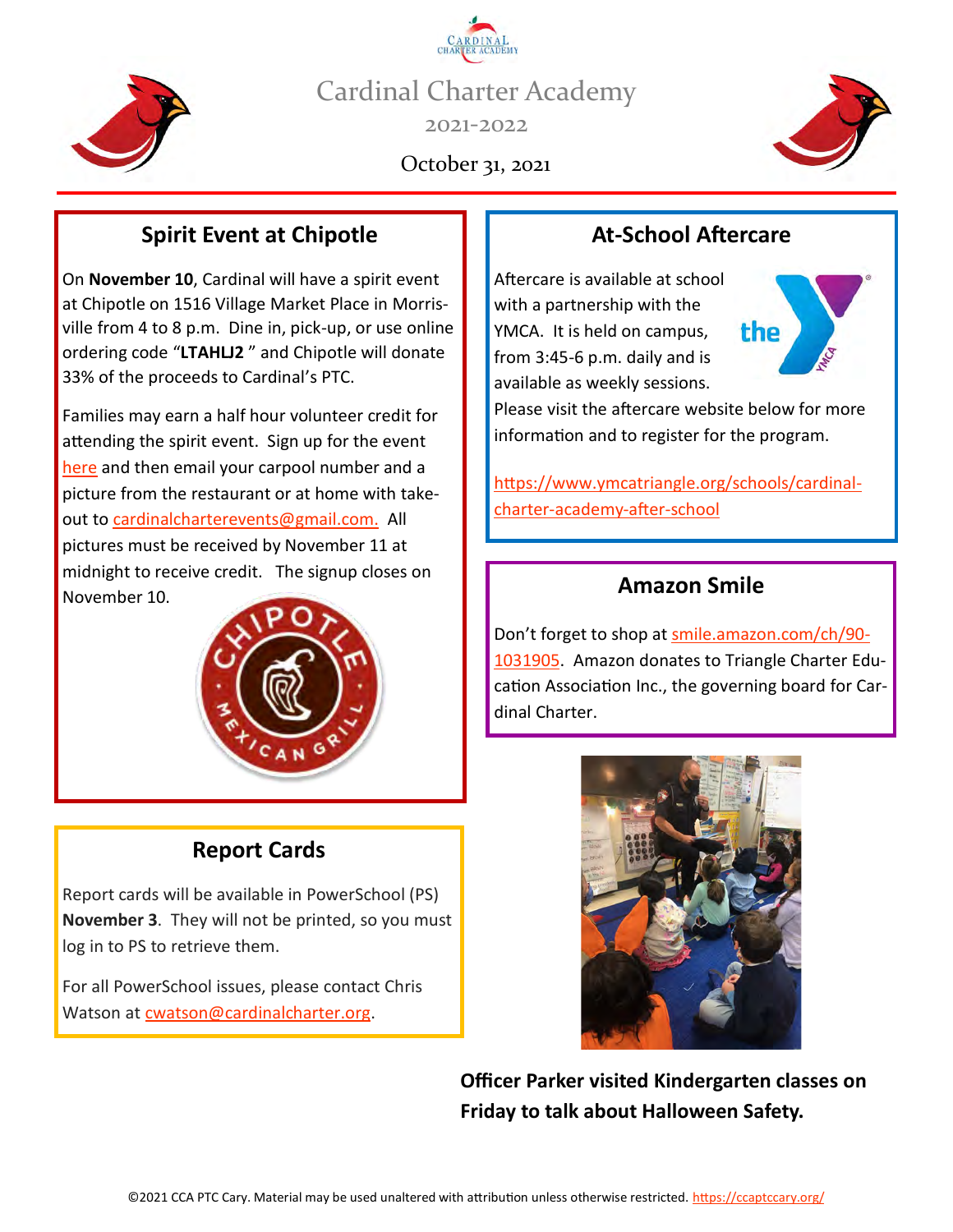



October 31, 2021

#### **Basketball Information—Updated**

Girls and boys basketball will have workouts/practice every Monday, Wednesday, and Thursday from 3 to 5 p.m. in the gym. Parents, please pick up your student promptly at 5 p.m. in the FPass loop.



If you have any questions, please feel free to contact our athletic director, Ms. Jen Gautreau [jgau](mailto:jgautreau@cardinalcharter.org)[treau@cardinalcharter.org.](mailto:jgautreau@cardinalcharter.org)

If your student is playing basketball, please join the remind group. Remind group code for 21-22 Basketball: Send text to 81010 then message @fh7668c. Or visit [https://www.remind.com/join/](https://www.remind.com/join/fh7668c) [fh7668c.](https://www.remind.com/join/fh7668c)

All athletes must pay the athletic fee [here.](https://give.classy.org/CCA2022Athletics)

#### **Cheer Information—Updated**



Cheerleading practice will take place every Monday, Tuesday, and Wednesday from 4 to 6 p.m. Parents, please pick up your student promptly at 6 p.m. in the FPass loop.

If you have any questions, please feel free to contact the cheerleading coach, Ms. Ware [jhop](mailto:jhopkins@cardinalcharter.org)[kins@cardinalcharter.org.](mailto:jhopkins@cardinalcharter.org)

All athletes must pay the athletic fee, however, we are requesting that cheerleading families wait until they receive an email from Coach Ware. There may be an additional fee for cheerleaders due to the customized uniforms. Parents will be notified this week about fees.









**Ms. Groo's second-grade students worked on a Lion and the Mouse STEM project this week.**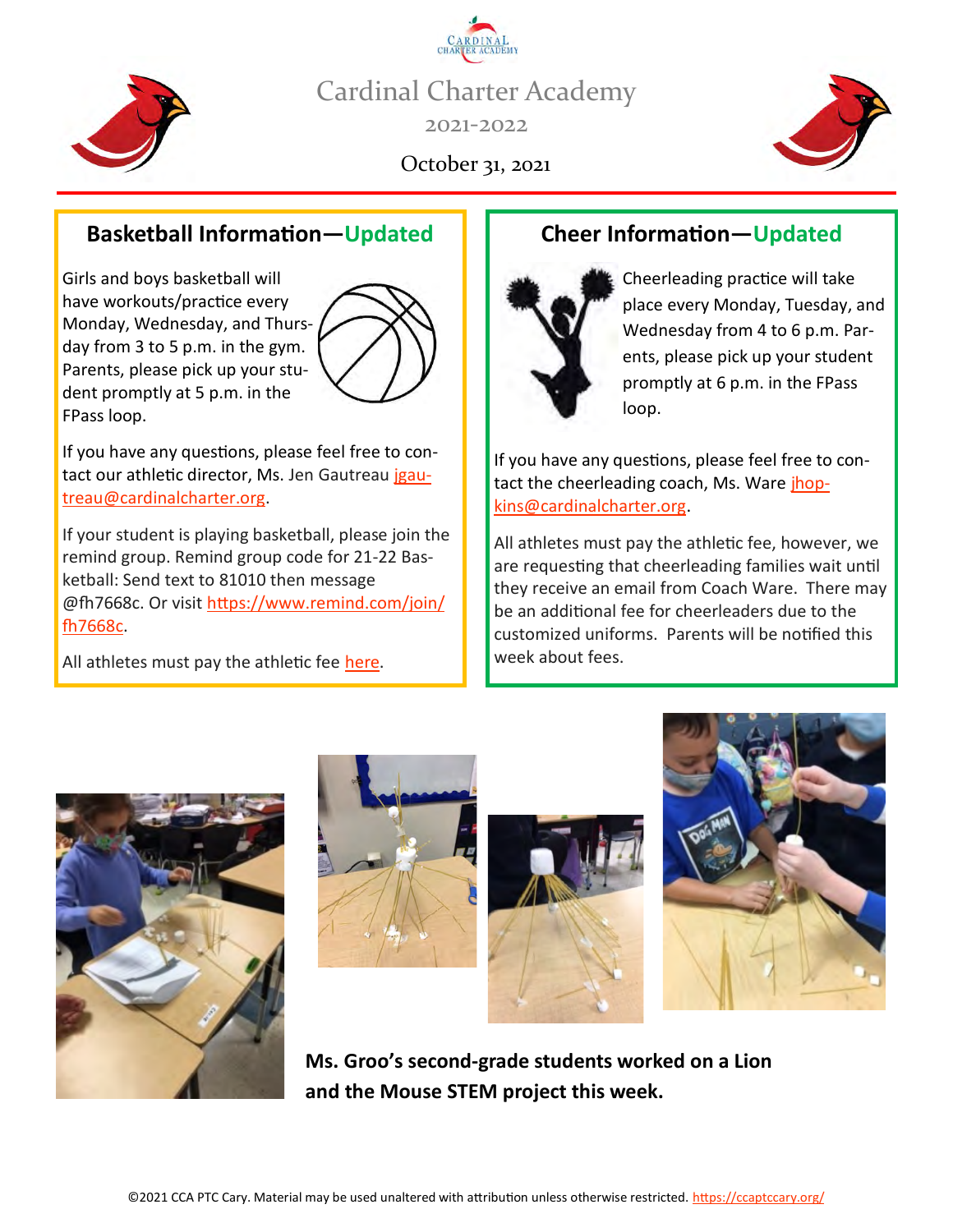



2021-2022

#### October 31, 2021



#### **2021-2022 Basketball Schedule—New**

\*\*4:30 start times unless noted. Home games take place at Cardinal Charter's gym. Cheerleaders will not be traveling to away games due to COVID protocols.

For a full list of the schedule that includes addresses to away games, please [click here.](https://ccaptccary.org/2021-2022-basketball-schedule/)

- 11-09-21 Maureen Joy Charter School @ Cardinal
- 11-16-21 Alpha Academy @ Cardinal
- 11-18-21 Kipp @ Cardinal
- 11-23-21 Sallie B Howard @ Cardinal
- 11-30-21 Rise SE Raleigh @ Cardinal
- 12-1-21 Mt. Zion @ Cardinal (BOYS ONLY-no girls team)
- 12-2-21 Dillard Academy @ Cardinal
- 12-7-21 open
- 12-9-21 Kipp @ Cardinal
- 12-14-21 Cardinal @ Alpha Academy
- 12-16-21 Cardinal @ Sallie B Howard
- 1-6-22 Cardinal Wendell Falls @ Cardinal
- 1-7-22 Cardinal @ Dillard Academy
- 1-11-22 Cardinal @ RISE SE RALEIGH CHARTER
- 1-12-22 Cardinal @ Mt. Zion (BOYS ONLY- no girls team)
- 1-19-22 Wayne Prep @ Cardinal
- 1-20-22 Cardinal @ Cardinal Wendell Falls
- 1-24-22 \*\*Cardinal @ Maureen Joy Charter School (girls tip at 3:30, boys at 4:30)
- 1-25-22 \*\*Cardinal @ Wayne Prep (girls tip at 4, boys at 5:30)
- 1-27-22 \*\*Cardinal @ Durham Academy (girls tip at 4, boys at 5:15)

#### **CIAC Basketball Tournament**

February 7-11, 2022

Championship Game February 12, 2022

Time and Seeding Information TBD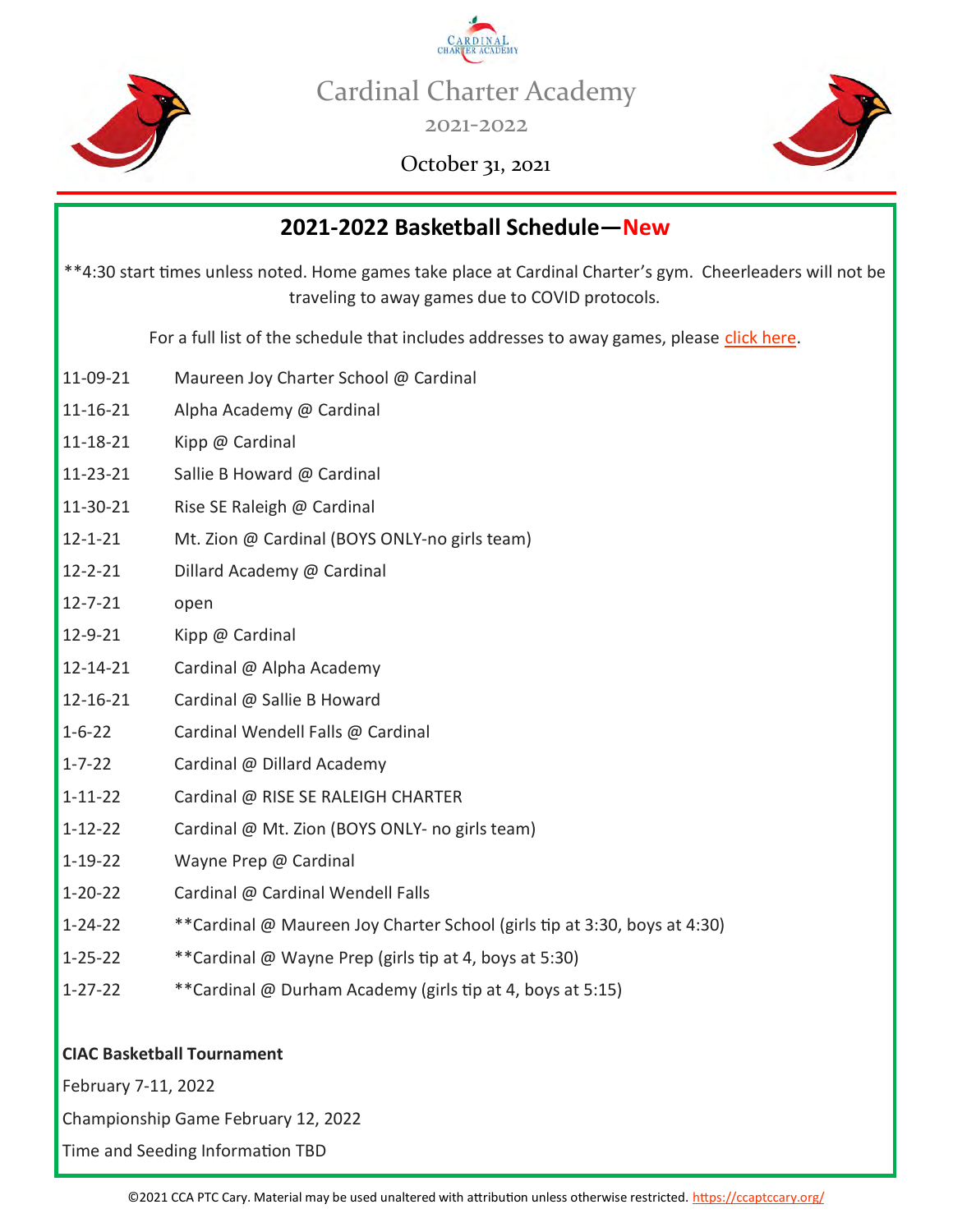



2021-2022

October 31, 2021



#### **VOLUNTEERS NEEDED—Updated**

Use the links below to find new volunteer opportunities to fulfill your volunteer commitment. A complete list of volunteer opportunities can be found on the PTC website [here.](https://ccaptccary.org/volunteer-opportunities/)

List of volunteer opportunities:

Administrative and Operations Support (including CCC): https://signup.com/go/ccaadminopportunities

Carpool and Cafeteria Helpers/Monitors: <https://signup.com/go/ccacarpoolcafeteria>

We are continuing to use SignUp this year to provide volunteer opportunities and wishlists. Training will be available for teachers, room parents, and committee chairs from our volunteer coordinator, Allison. Please [contact](mailto:ccacommunityinvolvement@gmail.com) [her](mailto:ccacommunityinvolvement@gmail.com) if you need help.

#### **School Resources Access**

If you are having trouble accessing any of Cardinal's school resources, such as SchoolMint, PowerSchool, Schoology, or Clever, please fill out the form below and someone from the school will address your problem. If you are not receiving the newsletter, please select "other" and in the description say "not receiving the newsletter."

<https://www.cardinalcharter.org/apps/forms2/?f=26665>

#### **Absences**

If students are home and sick, parents should email [absences@cardinalcharter.org](mailto:absences@cardinalcharter.org) and their child's homeroom teacher to let the school know.

If a class is quarantined, parents don't need to notify the school of their child's absence. There is a special code in PowerSchool for quarantine. Administration will notify parents when their child may return to school.

If your child has traveled out of state and is, therefore, required to quarantine, email [absenc](mailto:absences@cardinalcharter.org)[es@cardinalcharter.org](mailto:absences@cardinalcharter.org)

If your family is home quarantined due to possible exposure to COVID-19 and your child isn't sick, please still email [absences@cardinalcharter.org](mailto:absences@cardinalcharter.org) and your child's teacher.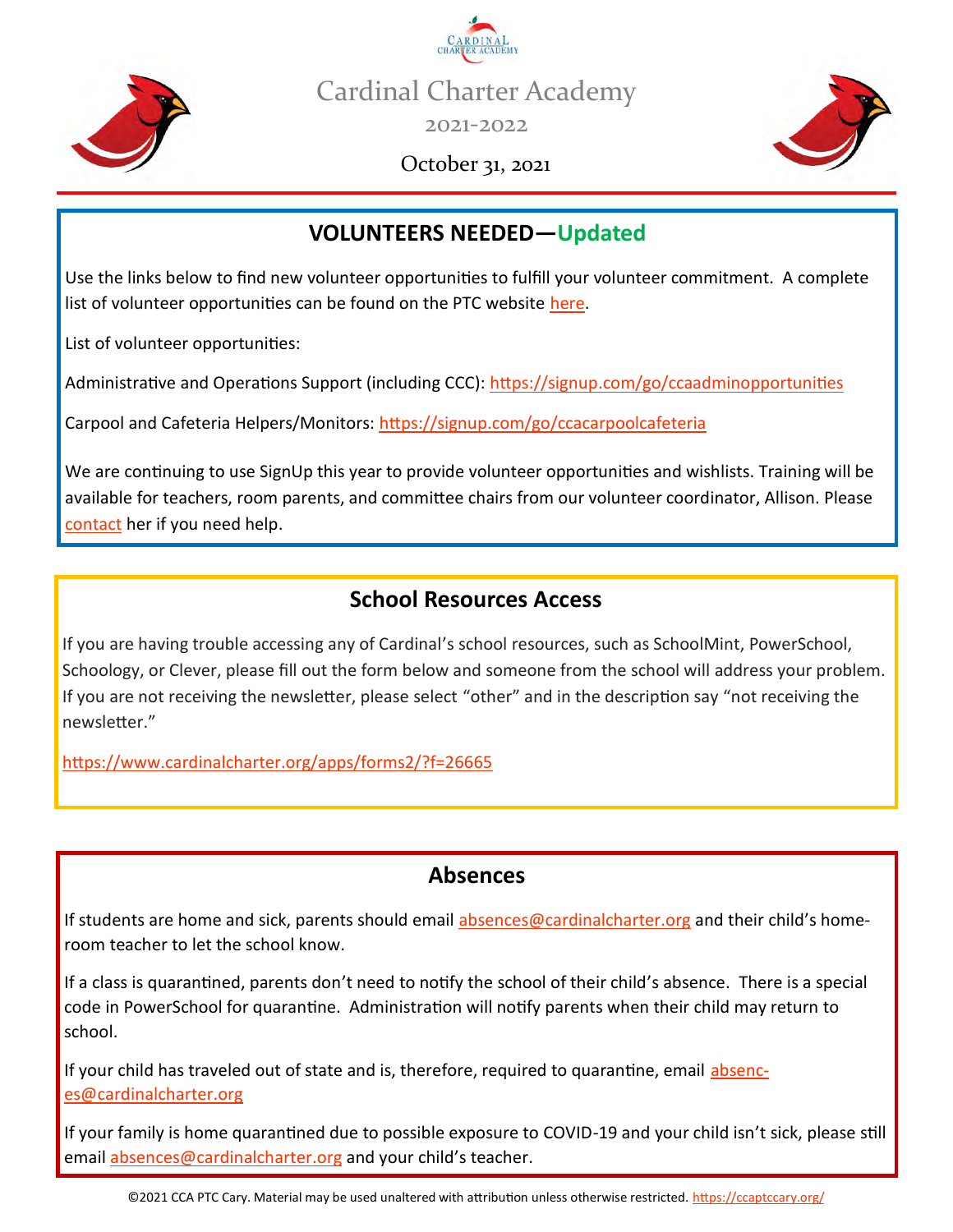



October 31, 2021



#### **Weekly COVID-19 Report—Updated**

Cardinal Charter Academy strives to be completely transparent with our community while still protecting privacy. Each week, CCA will provide our families with an updated account of COVID-19 cases in the building along with a comparison to the week prior. Cardinal will continue to follow CDC and NCDHHS procedures and notify those who were **potentially exposed**. We are in consistent collaboration with the Wake County Health Department in an effort to prevent the spread of COVID within our community.

| Number of COVID-19 Cases for the | Number of new COVID-19 Cases for the |
|----------------------------------|--------------------------------------|
| week of October 18               | week of October 25                   |
|                                  |                                      |

If there is a confirmed exposure or positive case in your home please keep your child(ren) at home and email Nurse Sophie Tyler [styler@cardinalcharter.org](mailto:styler@cardinalcharter.org) immediately for further instructions related to quarantine and guidance moving forward. As always, anyone who experiences symptoms associated with COVID-19 should contact their health care provider immediately and then advise Cardinal Charter Academy of any positive diagnosis for COVID-19. A FAQ of COVID protocols may be found [here.](https://ccaptccary.org/wp-content/uploads/2021/09/COVID-Protocols-FAQs.pdf)

#### **COVID Information**

As a reminder, the CDC recommends everyday preventive actions to limit the spread of respiratory viruses, including:

• Wash your hands often with soap and water for at least 20 seconds. Use an alcohol-based hand sanitizer that contains at least 60 percent alcohol if soap and water are not available.

- Avoid touching your eyes, nose, and mouth with unwashed hands.
- Avoid close contact with people who are sick.
- Cover your mouth and nose with a cloth face cover when around others in public settings where social distancing is not feasible.
- Monitor your health daily, be alert for symptoms, and stay home when you are sick.

Cardinal follows the Strong Schools NC Public Health Toolkit (K-12) related to COVID-19 safety protocols and procedures. A link to the toolkit can be found here: [https://covid19.ncdhhs.gov/media/164/open.](https://covid19.ncdhhs.gov/media/164/open)

We are not requiring, but are strongly encouraging, everyone 12 and older who is eligible to receive a COVID -19 vaccine to get one if they wish to do so. A link to the CDC website where you can find more information about the COVID-19 vaccines is here: [https://www.cdc.gov/coronavirus/2019](https://www.cdc.gov/coronavirus/2019-ncov/vaccines/index.html)-ncov/vaccines/index.html.

Masks are required for all students, staff, and volunteers in the building. Masks are worn except when eating/drinking or while outside.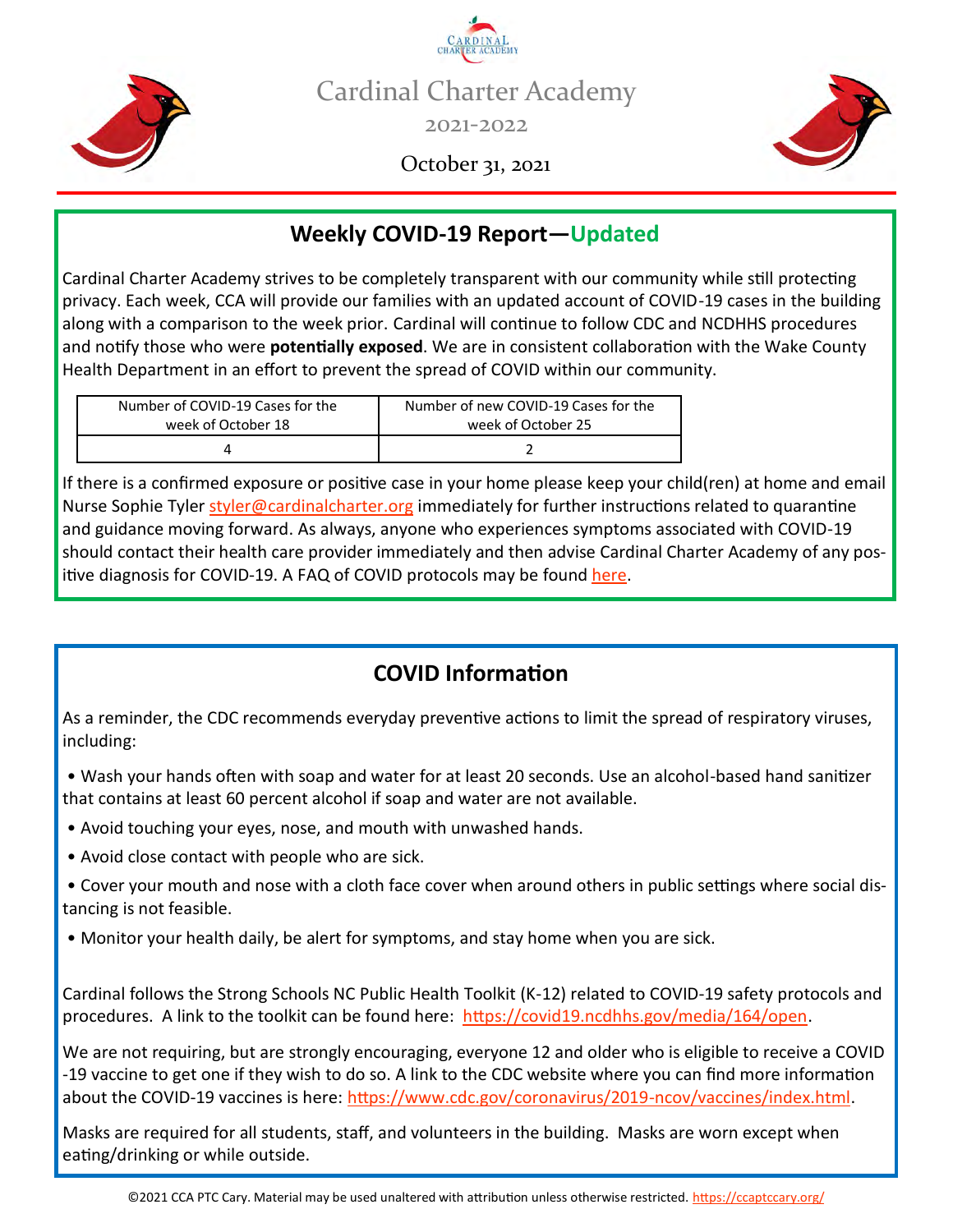



October 31, 2021



#### **[School Lunch Menu](https://csusa-nc.nutrislice.com/m/cardinal-charter-academy) for the Week of November 1**

#### **School breakfast and lunch are free for all students.**



\*Menus may change due to food availability.

#### **Lost and Found**

Lost and Found is located in the cafeteria. Items are held for 2 weeks after being posted in the newsletter and on Facebook. Please claim items as soon as possible. If you know the owner of an item please tag them to make them aware. Please bookmark the album as photos are updated periodically. Please note that only those items with identifying marks or unique characteristics are photographed. Additional items may exist in Lost and Found.

Students may check Lost and Found upon arrival to school. Also, parents may stop by the school during open hours to look in Lost and Found.

[https://photos.app.goo.gl/PC4QRgfh7jN7E1Ry7](https://photos.app.goo.gl/PC4QRgfh7jN7E1Ry7?fbclid=IwAR3YwX8em2BHK0No9GXw-SIyYDLcoc-OU9vpu32kg07RSAe4OTAzU59DlEc)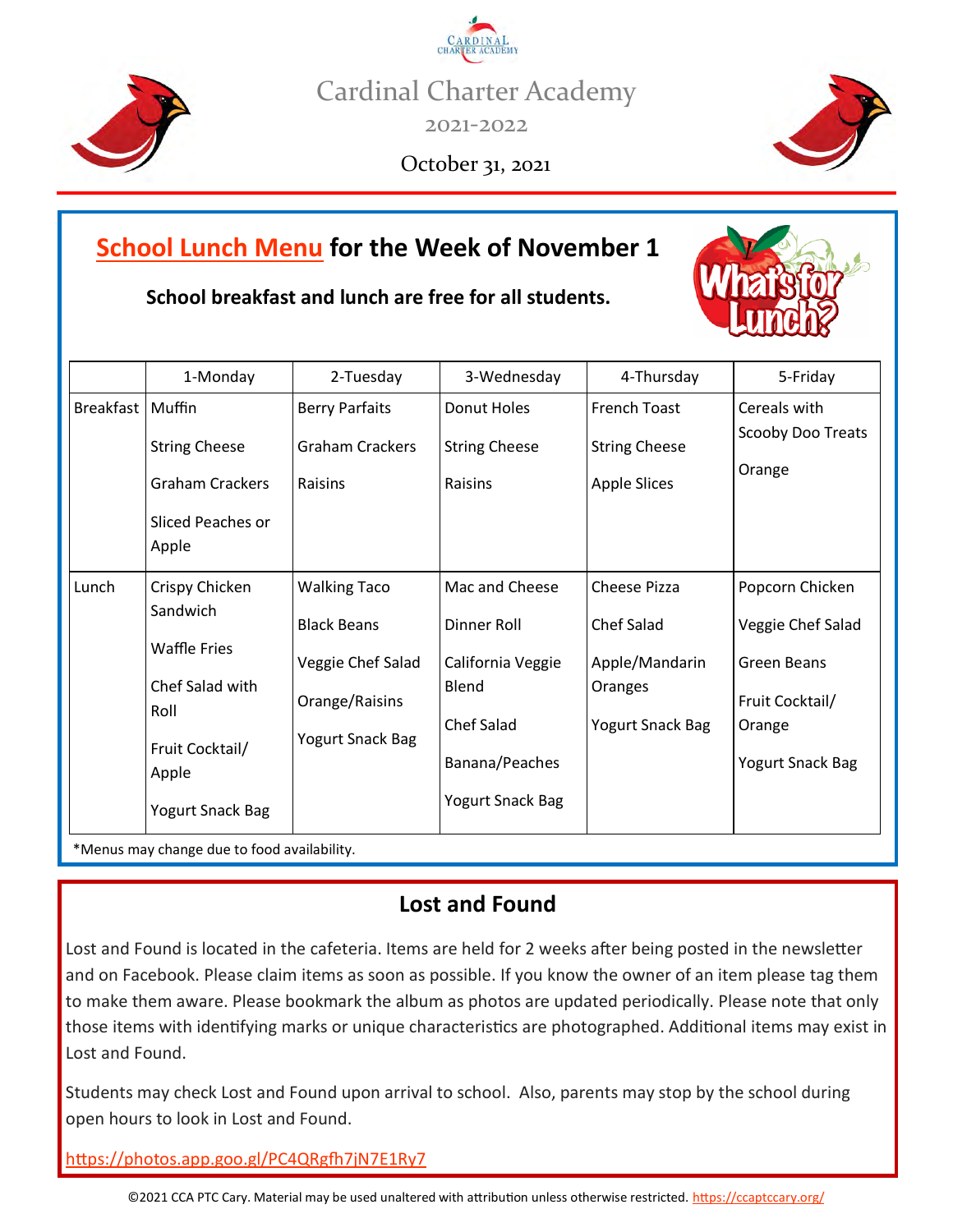

October 31, 2021 Cardinal Charter Academy 2021-2022



**Spirit Week was so much fun! A few pictures from the week may be found below and on the next page. For more, and to add your own pictures, please [visit this pho-](https://photos.app.goo.gl/m12ZhyjeUnFdMWoY8)**

**[to album](https://photos.app.goo.gl/m12ZhyjeUnFdMWoY8) for the yearbook!**





























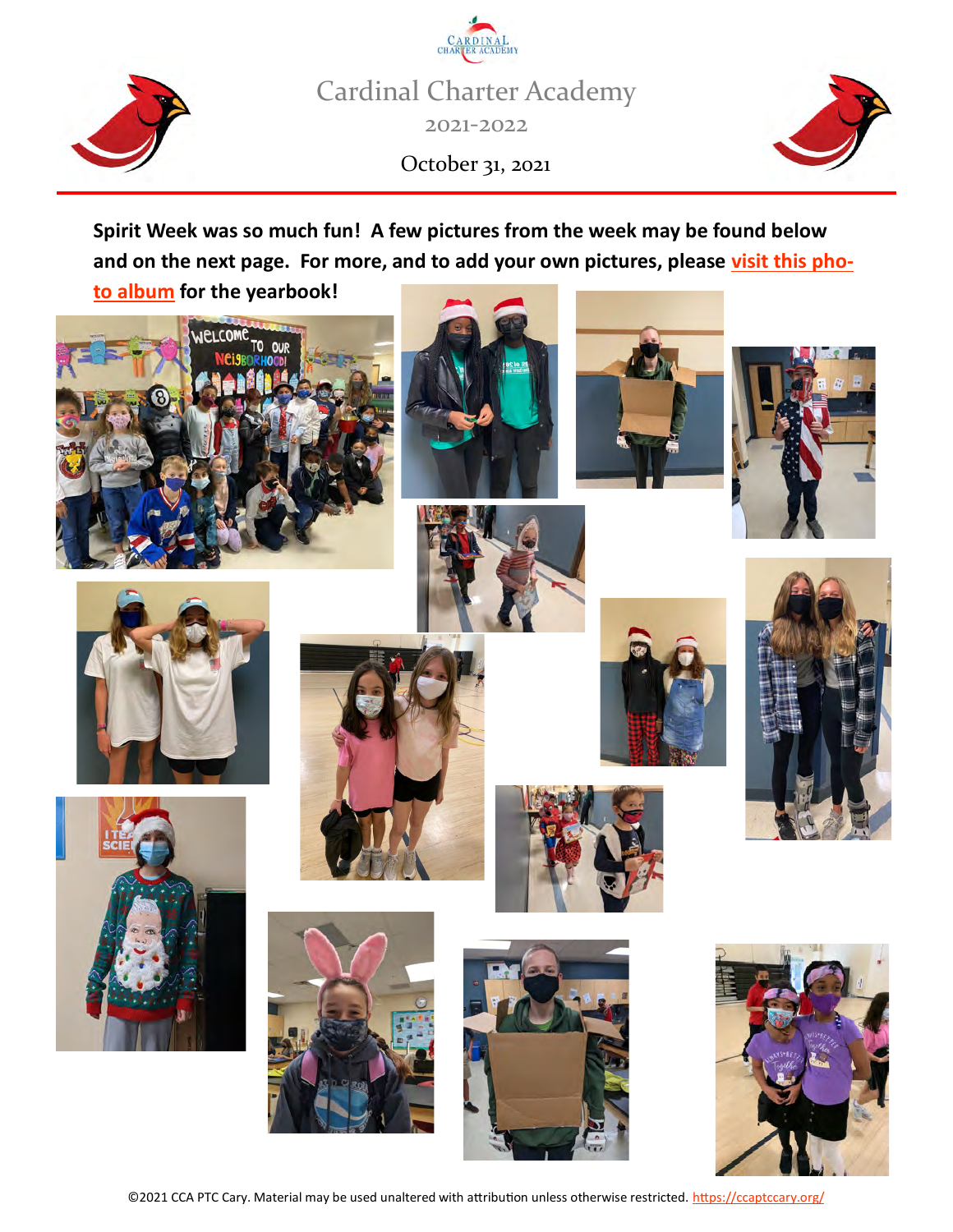| CARDINAL               |
|------------------------|
| <b>CHARTER ACADEMY</b> |
|                        |



2021-2022

#### October 31, 2021

























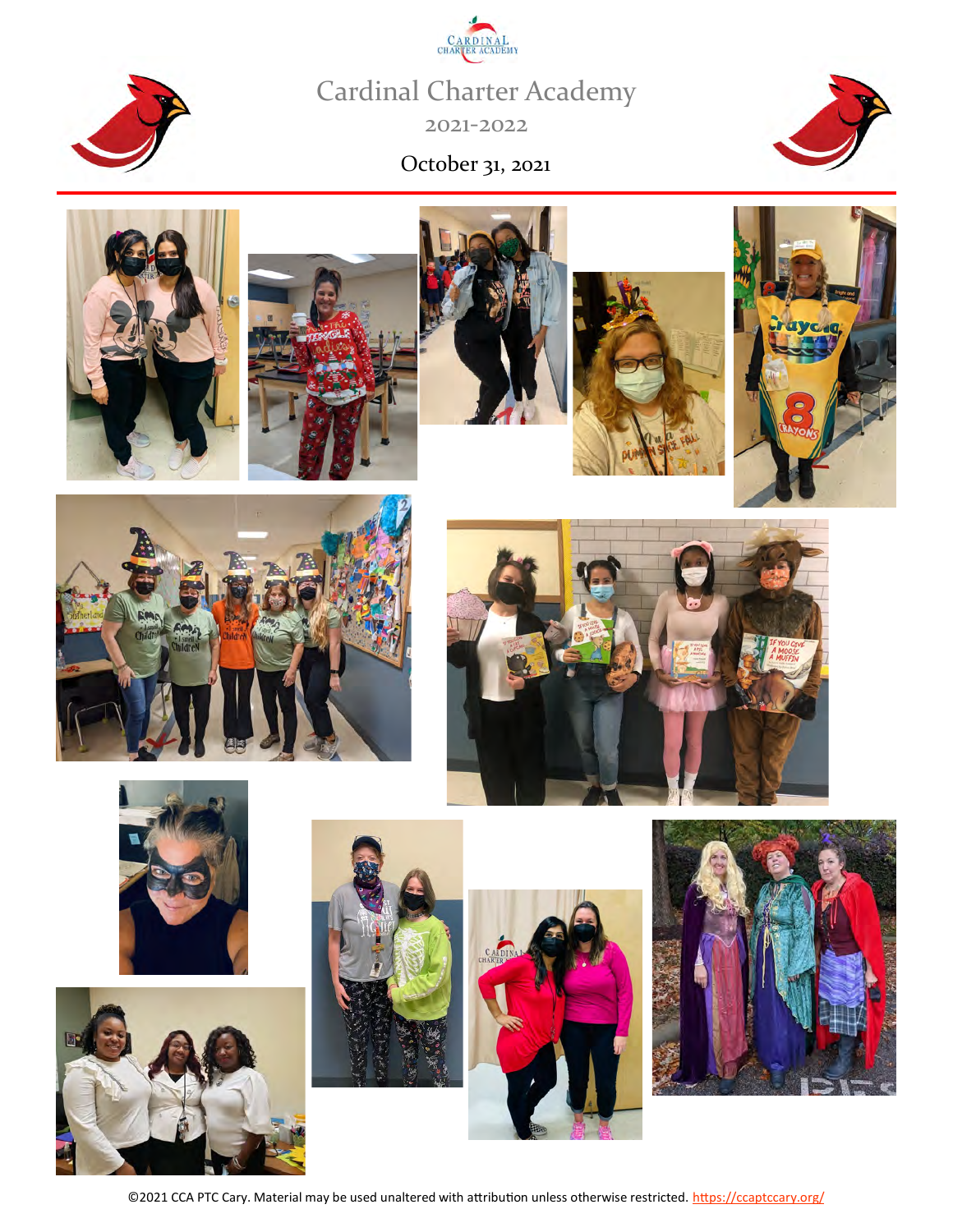# Thankful for our Teachers! Thursday, Nov 4 Write a note or draw a picture Wednesday, Nov 10 Send a \$5 gift card Thursday, Nov 18 Send in an item from their wish list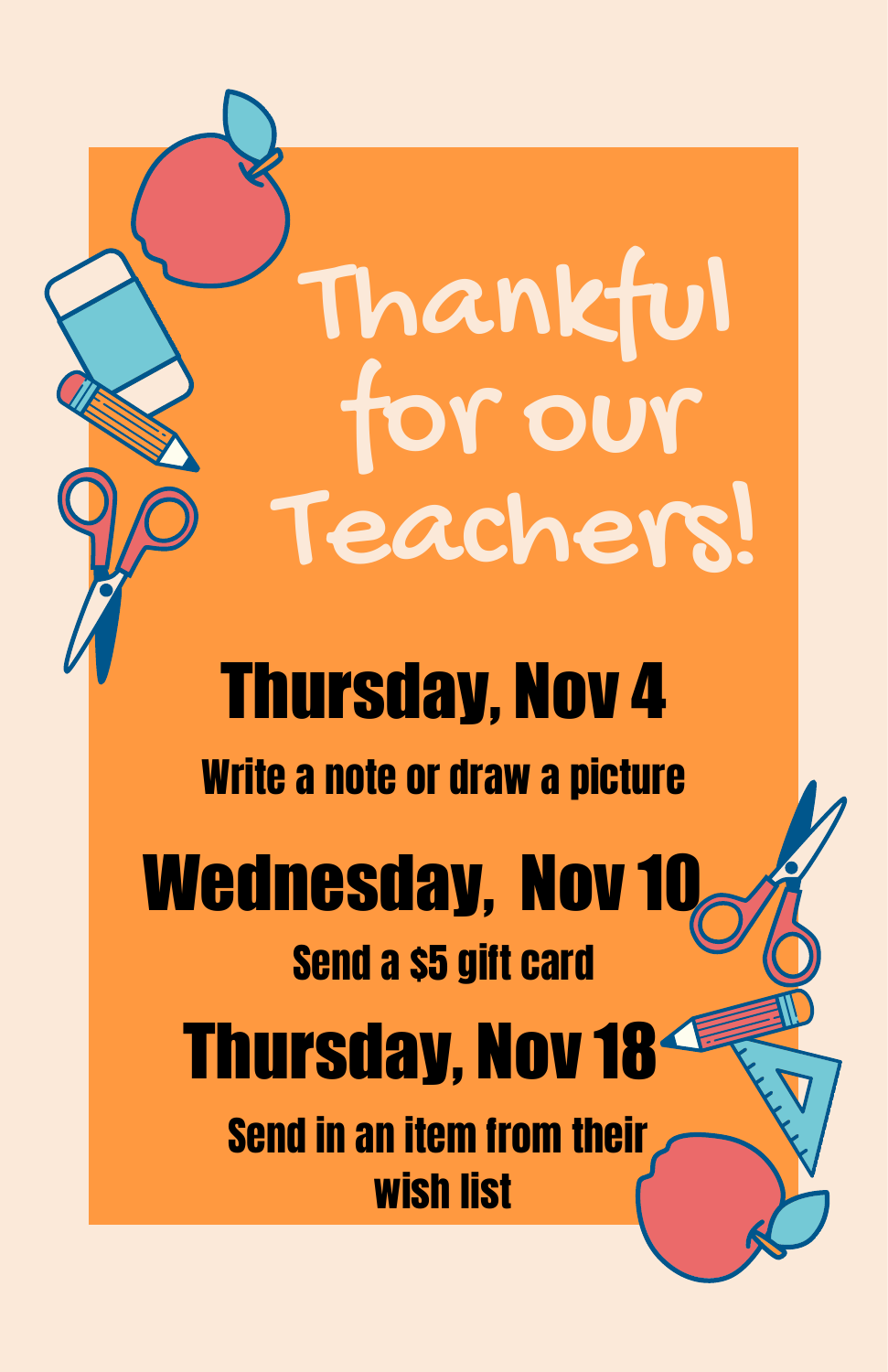